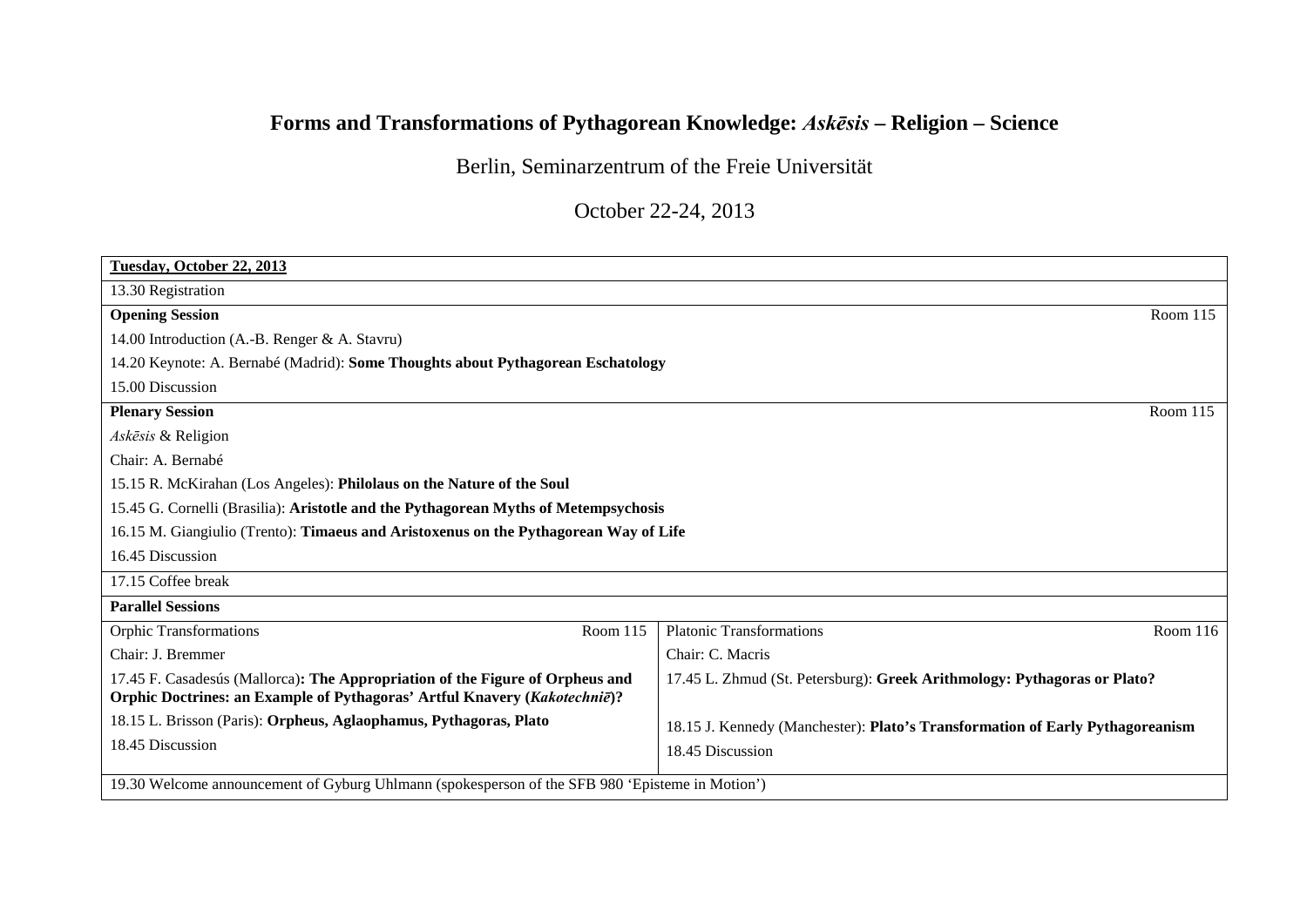| Wednesday, October 23, 2013                                                                                     |                                                                                                                                                            |  |  |
|-----------------------------------------------------------------------------------------------------------------|------------------------------------------------------------------------------------------------------------------------------------------------------------|--|--|
| <b>Parallel Sessions (Morning)</b>                                                                              |                                                                                                                                                            |  |  |
| Pythagorean Science                                                                                             |                                                                                                                                                            |  |  |
| Medicine<br>Room 115                                                                                            | Music<br>Room $116$                                                                                                                                        |  |  |
| Chair: G. Cornelli                                                                                              | Chair: G. Lehman                                                                                                                                           |  |  |
| 10.30 S. Kouloumentas (Berlin): The Early Pythagoreans on Medicine                                              | 10.30 A. Provenza (Palermo): The Pythagoreans and the Effects of Musical                                                                                   |  |  |
| 11.00 H. Bartoš (Prague): The Legend of Pythagorean Dietetics                                                   | <b>Instruments between Religion and Paideia</b>                                                                                                            |  |  |
| 11.30 A. Barker (Birmingham): Pythagoreans and Medical Writers on Periods of<br><b>Human Gestation</b>          | 11.00 E. Spinelli (Roma): 'Are Flute-Players Better than Philosophers'? Sextus<br><b>Empiricus on Music, against Pythagoras</b>                            |  |  |
| 12.00 Discussion                                                                                                | 11.30 Discussion                                                                                                                                           |  |  |
| 13.00 Lunch                                                                                                     |                                                                                                                                                            |  |  |
| <b>Parallel Sessions (Afternoon)</b>                                                                            |                                                                                                                                                            |  |  |
| <b>Pythagorean Transformations</b>                                                                              |                                                                                                                                                            |  |  |
| Room 115<br>Neoplatonism                                                                                        | Early Christianity<br>Room 116                                                                                                                             |  |  |
| Chair: L. Zhmud                                                                                                 | Chair: E. Fiori                                                                                                                                            |  |  |
| 14.00 G. Uhlmann (Berlin): Neuplatonismus und Neupythagoreismus - ein Beispiel<br>spätantiken Wissenstransfers? | 14.00 I.F. Viltanioti (Bruxelles/Oxford): Porphyry's Letter to Marcella: A Literary<br>Attack on Christian Appropriation of (Neo)Pythagorean Moral Wisdom? |  |  |
| 14.30 E. Afonasin (Novosibirsk): The Images of Pythagoras in Later Tradition                                    | 14.30 L. Arcari (Napoli): Reinventing the Pythagorean Tradition in the IV Century                                                                          |  |  |
| 15.00 D. Baltzly (Tasmania): Pythagorean-Socratic Askesis in Proclus' Timaeus                                   | <b>CE. The Cohortatio ad Graecos</b>                                                                                                                       |  |  |
| Commentary                                                                                                      | 15.00 Discussion                                                                                                                                           |  |  |
| 15.30 Discussion                                                                                                |                                                                                                                                                            |  |  |
| 16.00 Coffee break                                                                                              |                                                                                                                                                            |  |  |
|                                                                                                                 |                                                                                                                                                            |  |  |